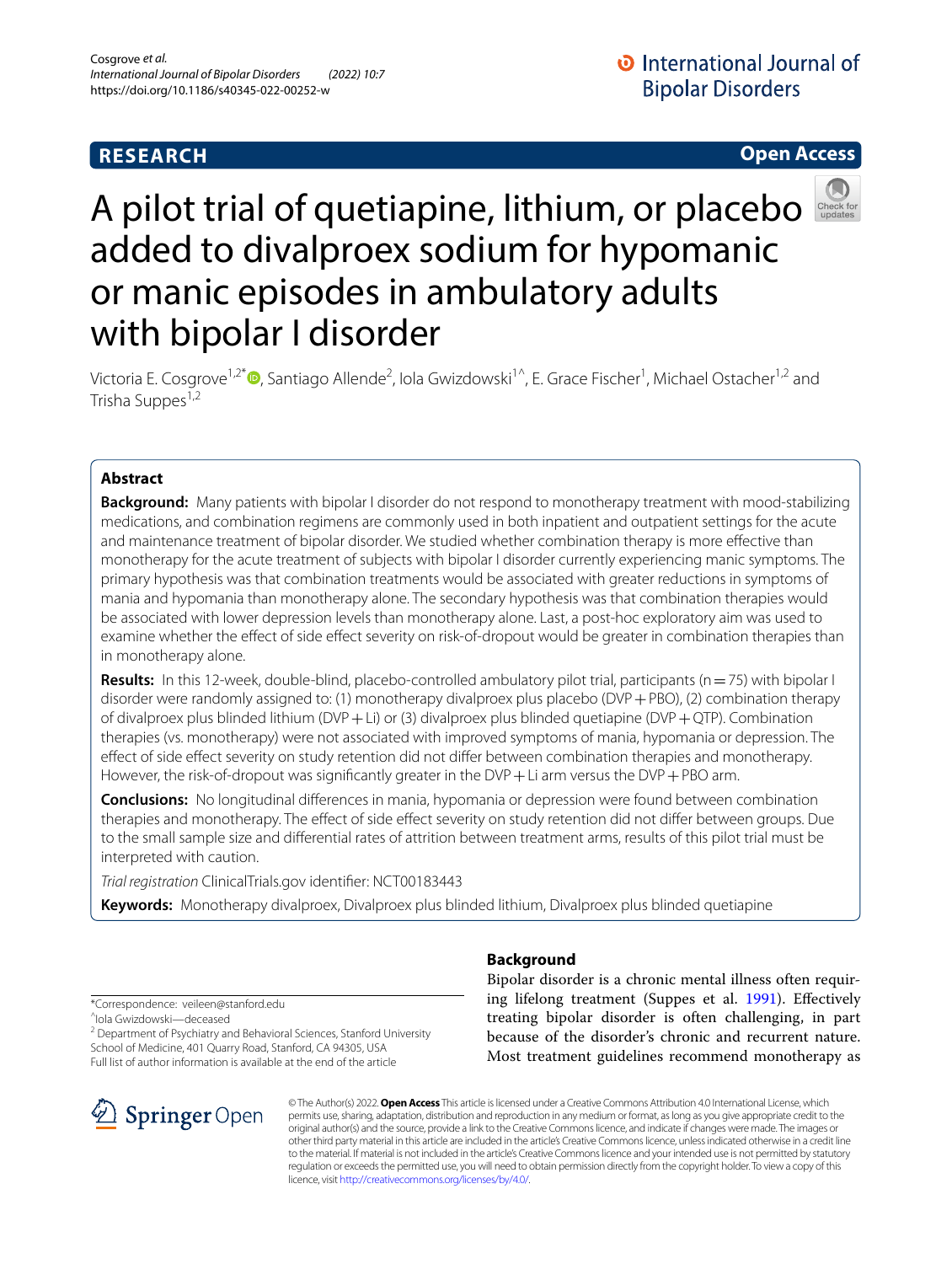a frst-line treatment option, reserving treatment with multiple medications as an option for more severely ill or non-responsive patients. Yet, combination therapies are commonly used in both inpatient and outpatient settings as initial treatment (Yatham et al. [2018](#page-9-1); Grande and Vieta [2015](#page-9-2)).

Adverse events are one major consequence of polypharmacy in bipolar I disorder, leading to diminished quality of life and global functioning, poorer medication adherence, and higher rates of treatment dropout (Brooks et al. [2010](#page-8-0); Gaudiano et al. [2008;](#page-8-1) Scott [2002](#page-9-3)). Both patient nonadherence to psychotropic medication regimens and early dropout further complicate treatment, possibly explaining an efficacy-effectiveness gap observed in bipolar disorder research in which clinical trials report higher efficacy rates than those observed in clinical practice (Gaudiano et al. [2008](#page-8-1); Scott [2002\)](#page-9-3).

Patients with bipolar I disorder do not exclusively have episodes of mania or depression; they may also experience episodes of hypomania, and hypo/mania and depression with mixed features. In spite of this, the evidence base for the treatment of hypomanic episodes in bipolar I disorder is very limited, and to date there are no established treatments for hypomanic episodes. Little attention has been directed at these types of episodes as a treatment target, though it is recognized that hypomania itself can signal destabilization in patients with bipolar I disorder.

A growing body of evidence suggests negligible overall improved outcomes for combination therapies, indicating that the question of monotherapy versus combination therapy remains highly relevant (Nierenberg et al. [2013](#page-9-4); Altshuler et al. [2017;](#page-8-2) Geddes et al. [2011](#page-8-3)). In clinical practice, divalproex is commonly combined with either quetiapine or lithium to treat hypomania or mania. The present pilot study is a 12-week acute phase, doubleblind, placebo-controlled trial of monotherapy versus combination medication comparing open-label divalproex plus adjunctive blinded slow-release lithium carbonate, blinded quetiapine, or placebo for the treatment of hypomanic or manic symptoms during hypomanic, manic, or mixed episodes in outpatient participants with bipolar I disorder.

## **Methods**

This is a randomized, double-blind, placebo-controlled, 12-week pilot investigation of the safety and efectiveness of monotherapy divalproex plus placebo  $(DVP + PBO)$ versus combinations of divalproex plus blinded lithium  $(DVP+Li)$  or divalproex plus blinded quetiapine  $(DVP+QTP)$  for treatment of hypomania or mania in outpatients with bipolar I disorder.

#### **Procedures**

This study was approved by Institutional Review Boards of the University of Texas Southwestern Medical Center and the Stanford University School of Medicine, written informed consent was obtained, and the study was registered at ClinicalTrials.gov (identifer: NCT00183443).

Outpatient participants diagnosed with bipolar I disorder as defned in DSM-IV between the ages of 18–65 and experiencing hypomania or mania with a Young Mania Rating Scale (YMRS) score of  $\geq$  15 were eligible for study entry (see Table [1](#page-1-0) for inclusion/exclusion criteria). Although patients were excluded for current use of  $DVP+Li$ , patients were not excluded for current monotherapy use of DVP, Li or QTP without a history of intolerance, toxicity or adverse experiences. Once

<span id="page-1-0"></span>

| <b>Table 1</b> Inclusion and exclusion criteria |
|-------------------------------------------------|
|-------------------------------------------------|

| Inclusion criteria                                                                                                                                                                                                                                                                                                                                                                                                                                                                                                                                                                                                                                                                | <b>Exclusion criteria</b>                                                                                                                                                                                                                                                                                                                                                                                                                                                                                                                                                                                                                                                                                                                                                                                                                                                                                                                                                                                                                                                                                                          |
|-----------------------------------------------------------------------------------------------------------------------------------------------------------------------------------------------------------------------------------------------------------------------------------------------------------------------------------------------------------------------------------------------------------------------------------------------------------------------------------------------------------------------------------------------------------------------------------------------------------------------------------------------------------------------------------|------------------------------------------------------------------------------------------------------------------------------------------------------------------------------------------------------------------------------------------------------------------------------------------------------------------------------------------------------------------------------------------------------------------------------------------------------------------------------------------------------------------------------------------------------------------------------------------------------------------------------------------------------------------------------------------------------------------------------------------------------------------------------------------------------------------------------------------------------------------------------------------------------------------------------------------------------------------------------------------------------------------------------------------------------------------------------------------------------------------------------------|
| • English-speaking adults at least 18 years old<br>• History of DSM-IV bipolar I disorder, confirmed by Structured Clinical<br>Interview<br>• Experiencing hypomania or mania with a score on Young Mania Rating<br>Scale > 15 and meeting DSM-IV criteria for a current hypomanic, manic, or<br>mixed episode<br>• Desire to seek treatment for bipolar I disorder<br>. Written informed consent obtained and willingness to perform study<br>procedures confirmed<br>• Agree to taper existing ineffective medications and be randomized to<br>one of the three study conditions<br>• No use of antidepressants for 1 month prior to randomization (3 months<br>for fluoxetine) | • Patients who are euthymic (well) on their current medications<br>$\cdot$ Patients who are already taking combination DVP + Li or DVP + QTP<br>• Patients with a history of partial or nonresponse to DVP, Li, QTP, or any<br>combination of those medications, documented by serum levels<br>• History of intolerance or toxicity to DVP, Li, or QTP<br>• History of adverse experiences to DVP, Li, or QTP<br>• Disorders that would contraindicate or limit the use of Li, including derma-<br>tological conditions, such as psoriasis or acne vulgaris, or kidney failure<br>• Disorders that would contraindicate the use of DVP, including clinically<br>significant active hepatitis or hepatic failure as evidenced by abnormal<br>laboratory values<br>• Impaired cardiac function as evidenced by positive EKG in subjects age 50<br>or over<br>• Patients with unstable medical illnesses within the past 2 months<br>• Current suicidal ideation or intent<br>• Substance abuse or dependency within the past month<br>• Pregnant (i.e., positive urine pregnancy test) or nursing women or plan-<br>ning to conceive |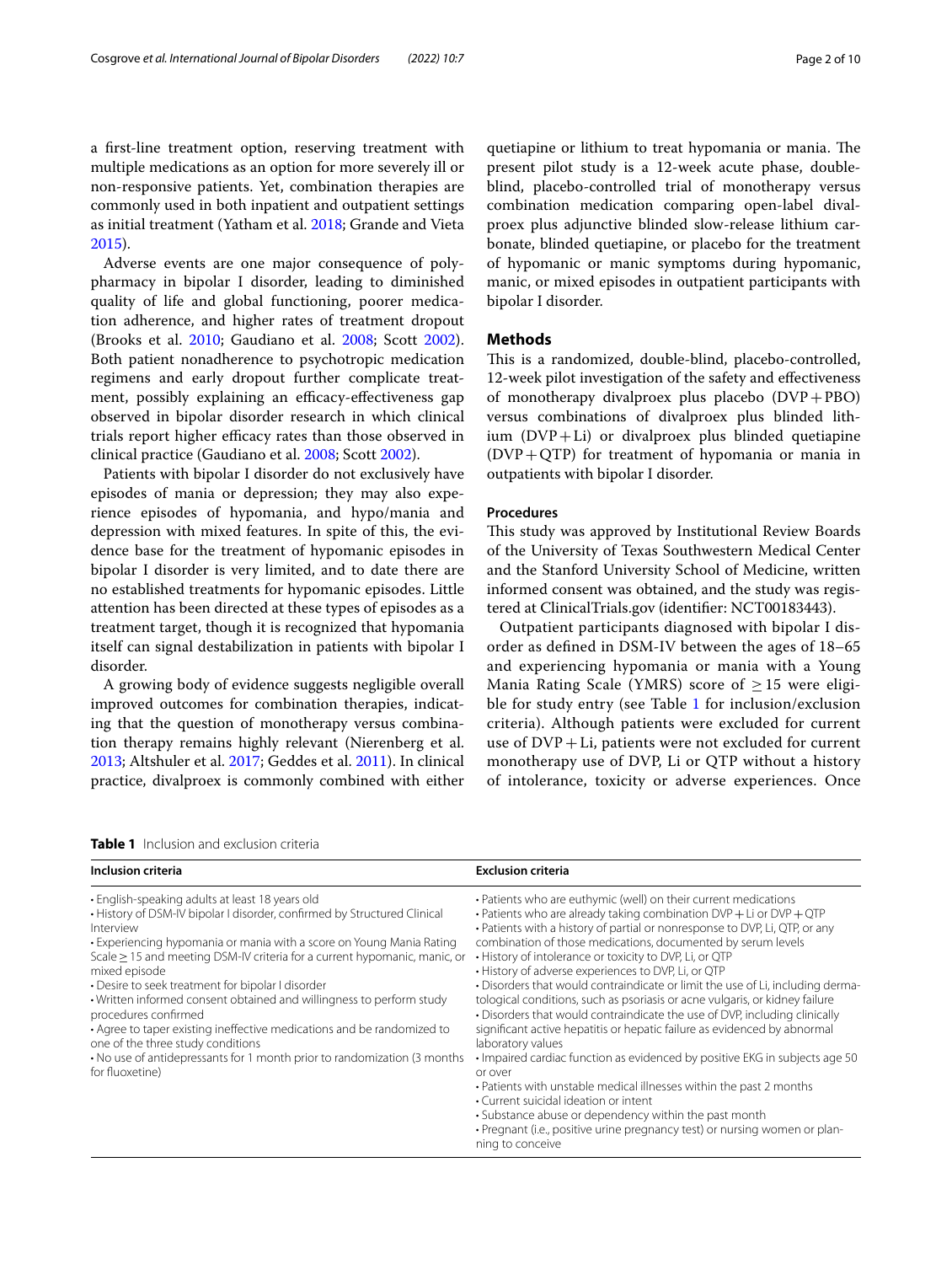enrolled, participants were randomized to one of three treatment conditions: DVP+PBO (monotherapy),  $DVP+Li$ , or  $DVP+QTP$ . Participants were evaluated weekly for the frst 4 weeks then at 2-week intervals until the completion of the 12-week study. Participants, study physicians, and raters were blind to group assignment.

At screening, a diagnosis of bipolar I disorder (BDI) was confrmed with the Structured Clinical Interview for DSM-IV (SCID) (First et al. [1996\)](#page-8-4). The screening visit also consisted of confrmation of inclusion and exclusion criteria, laboratory work, a physical exam including an eye exam, and an EKG (if subject was >50 years old). Participants prescribed other psychiatric medications at study entry were simultaneously started on study medication and titrated off prior medications at a rate of 33% every 3–4 days to assure that the taper was complete by week 2 (Faedda et al. [1993](#page-8-5)). Randomization occurred if screening visit results confrmed eligibility. Efron's biased coin design, with stratifed randomization, separately for participants who reported rapid cycling in the preceding 12 months and those who did not, was used to ensure even distribution across treatment arms (Efron [1971\)](#page-8-6).

At each study visit, study staff administered clinical assessment measures. The primary outcome measure was change in YMRS scores (Young et al. [1978](#page-9-5)), an 11-item clinician-rated measure providing data on degree and severity of manic symptoms. The Hamilton Rating Scale for Depression (HAM-D) (Hamilton [1960](#page-9-6); Hamilton [1967](#page-9-7); Williams [1988\)](#page-9-8), a 17-item measure of symptom severity for depression, served as a secondary outcome measure. In addition to weight change, a total of 31 side efects were rated on a 4-point Likert-type scale ranging from 1 (*absent*) and 2 (*mild*) to 3 (*moderate*) and 4 (*severe*).

## *Blinded medication adjustments*

A study psychiatrist blind to treatment assignment adjusted study medications based on clinical symptoms at each study visit. Open-label divalproex was titrated to a stable dose with periodic serum level checks on blood levels to confrm levels were within the therapeutic window (see below). Blinded medications were dosed at one capsule/day for the frst 2 days, two capsules/day for the second 2 days, three capsules/day for the next 3 days, followed by four capsules/day for the remainder of the trial. Study medication was increased if a subject had no change or worsened, as evaluated by the CGI-BP and the YMRS. Same day oversight of all adjustments was by an unblinded psychiatrist to assure that doses and levels were in the prespecifed range; the unblinded psychiatrist would substitute placebo if a dosage increase ordered by the blinded psychiatrist was outside the dosage range.

#### *Dosing and serum levels of DVP*

DVP was titrated as 250 mg/day  $\times$  2 days; 500 mg/ day  $\times$  2 days; 750 mg/day until the next visit, at which time a serum blood level should be drawn. The approximate target dose range was 750–2000 mg/day, which can be administered in one dose. All subjects were maintained at a minimum level of DVP of 50 mg/L and a maximum of 125 mg/L. Patients unable to tolerate these minimums, despite decrease of blinded medication to minimum dosage/serum levels, were discontinued. Once this minimum of DVP was reached, all other medication adjustments took place only in the blinded medication (QTP, Li, or PBO).

## *Dosing and serum levels of lithium*

The target goal for Li was  $0.8 \text{ mEq/L}$  or greater, and the minimum was 0.6 mEq/L. Lithium was started at 300 mg/day, and gradually increased to 900 mg/day over the course of a week (Table [3\)](#page-6-0). Lithium level was drawn within 5 days after reaching minimum initial dosing of 900 mg/day (week 2), and at weeks 4, 6, 12, 20, and 26. Serum levels were targeted to  $0.6$  to  $< 1.2$  mEg/L.

#### *Dosing of quetiapine*

QTP was initiated at 50 mg, increased to 100 mg, then by 100 mg/day until 400 mg was reached by Day 5 with a goal of 600 mg during week 2. In order to maintain with real world applicability, these targets were encouraged by an unblinded physician, but decreases or slower titration was allowed for tolerability. A minimum of 100 mg/day of QTP was required to remain in the study.

## *Discontinuation and use of other medications*

Subjects were terminated from the protocol if the CGI-BP rating for change from the previous measurement was "much worse" or "very much worse" if confrmed at a return clinic visit. Subjects who were unable to maintain minimum doses or levels of any study medications (valproate serum level of 50 mg/mL, lithium level of 0.6 eEq/L, or quetiapine dose of 100 mg) due to side efects were discontinued from the study.

Short-term use of lorazepam up to 2 mg/day for a maximum of 5 consecutive days on no more than three occasions over the trial was permitted. No other adjunctive medication was allowed. For subjects who met response criteria at week 12 (YMRS < 8, HAM- $D_{17}$  < 10), a 14-week continuation period was ofered. Results from this continuation trial are not reported here.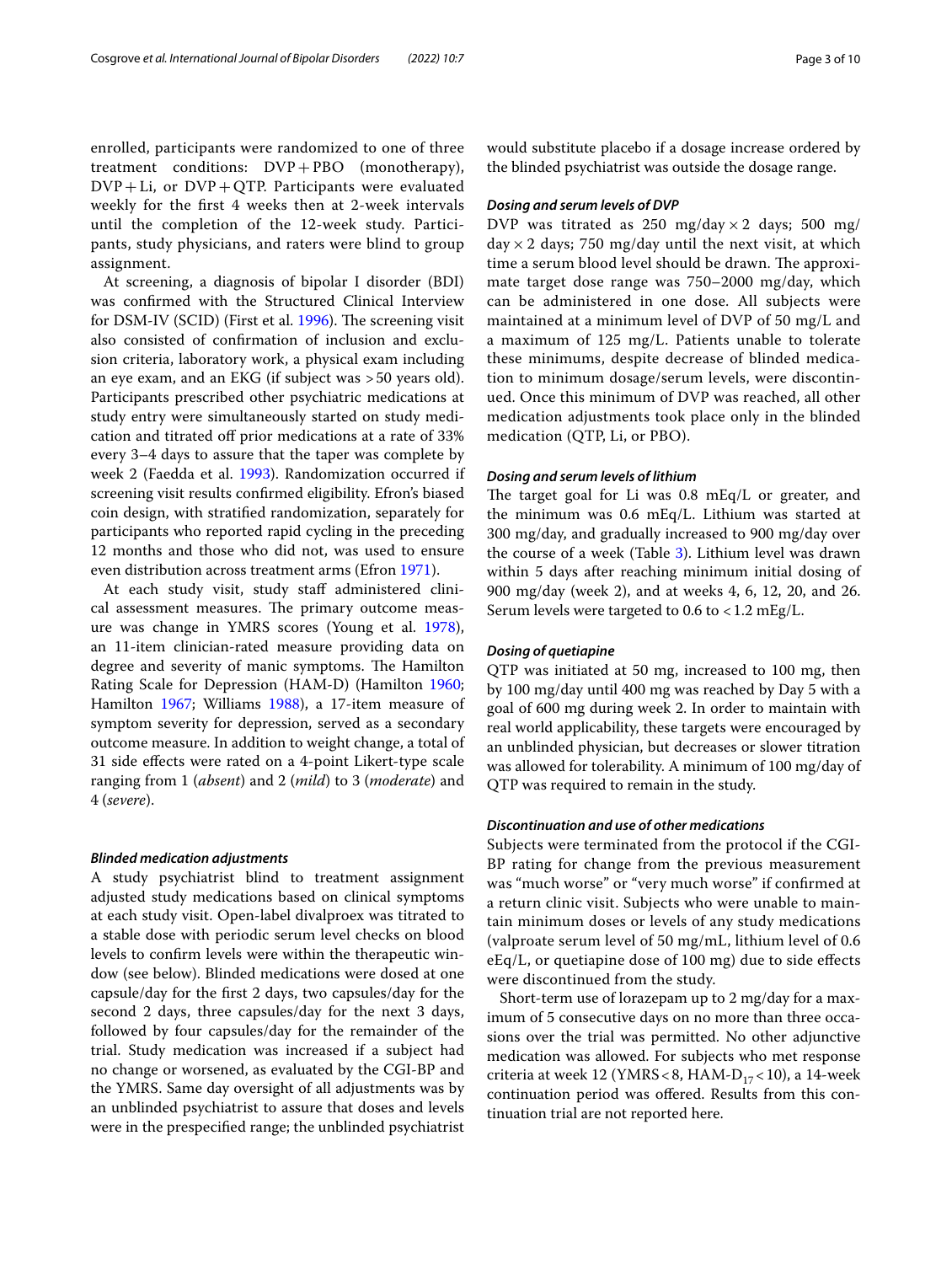#### **Statistical analysis**

An a priori power analysis indicated that 35 participants per arm were required to obtain 80% power for detecting an efect size of 0.6, using a one-tailed test with an alpha level of 0.05. Due to dependency in the data, an intent-to-treat linear mixed modeling approach was used to examine the primary and secondary outcome measures, change in YMRS score and change in HAM-D score, respectively (Raudenbush and Bryk [2002](#page-9-9)). Linear mixed models use listwise deletion of individual observations rather than entire persons and maximum likelihood estimation to robustly handle data that are missing at random or completely at random (Snijders and Bosker [1999\)](#page-9-10). Prior to all analyses, all continuous variables, with the exception of time, were centered at their arithmetic means.

A likelihood ratio test demonstrated that the best ftting model for mania and depression, ft separately, was a random linear time model. Both models were estimated using restricted maximum likelihood and included fxed efects for treatment condition  $(DVP + PBO vs. DVP + Li & DVP + PBO vs.$  $DVP+QTP$ ), time, their interaction and site. We did not include a 3-way interaction with site due to only six participants completing the trial at the Palo Alto VA. Separate linear mixed models were estimated to assess longitudinal diferences in the monotherapy versus aggregated combination therapy groups  $(DVP + PBO)$ vs.  $DVP+Li & DVP+QTP$ ). A standardized coefficient for signifcant variables was derived by dividing the product of the coefficient and the standard deviation of the variable by the standard deviation of the outcome variable (Snijders and Bosker [1999\)](#page-9-10). Diagnostic plots for level 1 and for level 2 did not reveal notable departures from normality, linearity, independence or constant variance.

Due to the small sample size and high rate of attrition in the present pilot study, in lieu of examining changes in the Clinical Global Impression Scale for Bipolar Disorder (CGI-BD), the Global Assessment of Functioning and the Social and Occupational Functioning Assessment Scale (SOFAS) as secondary outcome measures, a posthoc exploratory analysis was used to investigate whether attrition difered among treatment arms as a function of side efect severity. In a Cox proportional hazards model, an interaction term between treatment group and side efect severity as a time-dependent covariate was used to examine whether the efect of treatment group on timein-study depended on side effect severity. The side effect severity variable was derived by frst recentering the scale to range from 0 to 3 (*absent* to *severe*) and then summing the side efect ratings for each participant. In a separate model, we tested an interaction between treatment group and number of side efects reported to compare with the side efect severity variable. Models were adjusted for YMRS and HAM-D scores.

A modifed intention-to-treat analysis was performed, where only participants with at least one post-randomization follow-up visit were included in the Cox regression model. An examination of Schoenfeld residuals did not reveal violations of the proportional hazards assumption. Further, due to six of the participants completing the trial at the Palo Alto VA (vs. UT Southwestern Medical School), we estimated models with and without adjusting for the efect of site. Although a 3-way interaction would have been preferred, the unbalanced data would have rendered estimates less reliable. Last, separate models were estimated for monotherapy versus individual combination therapy (DVP+PBO vs. DVP+Li &  $DVP + PBO$  vs.  $DVP + QTP$ ) and monotherapy versus aggregated combination therapy groups  $(DVP + PBO vs.$  $DVP+Li & DVP+QTP$ ).

All analyses were conducted with the R statistical computing language within the RStudio IDE (Winder et al. [2019](#page-9-11); Team R [2020](#page-9-12)). Data cleaning and structuring were completed with the tidyverse set of packages, while the linear mixed models were estimated with the nlme package (Wickham [2017;](#page-9-13) Pinheiro et al. [2013\)](#page-9-14). The sjPlot package was used to generate the linear mixed model table (Lüdecke [2018](#page-9-15)). The survival and survminer packages were used to estimate the survival functions (Therneau [2020](#page-9-16); Kassambara [2018\)](#page-9-17).

## **Results**

Of the 75 participants who were included in the study (mean [*SD*] age=35.5 [10.4] years; 50.7% female), 24 were randomized to the DVP+PBO arm (mean [*SD*] age=38.8 [11.9] years; 41.7% female), 25 were randomized to  $DVP+Li$  (mean  $[SD]$  age=33.3 [9.1] years; 48.0% female) and 26 were randomized to  $DVP + QTP$ (mean [*SD*] age=34.5 [9.7] years; 61.5% female; see Fig. [1\)](#page-4-0). As shown in Table [2](#page-5-0), no differences in demographic or medical variables were found across the three groups. One subject was on divalproex at study start; otherwise all subjects were started on divalproex at baseline. The average number of reported side effects of at least moderate intensity in the entire cohort and per arm is shown in Table [3.](#page-6-0) Last, negligible diferences in linear mixed model estimates were found between the individual and aggregated combination therapy models (see Table [4](#page-6-1)).

# **Longitudinal analyses**

## *Young Mania Rating Scale*

Results failed to demonstrate signifcant longitudinal diferences in YMRS scores between the PBO and Li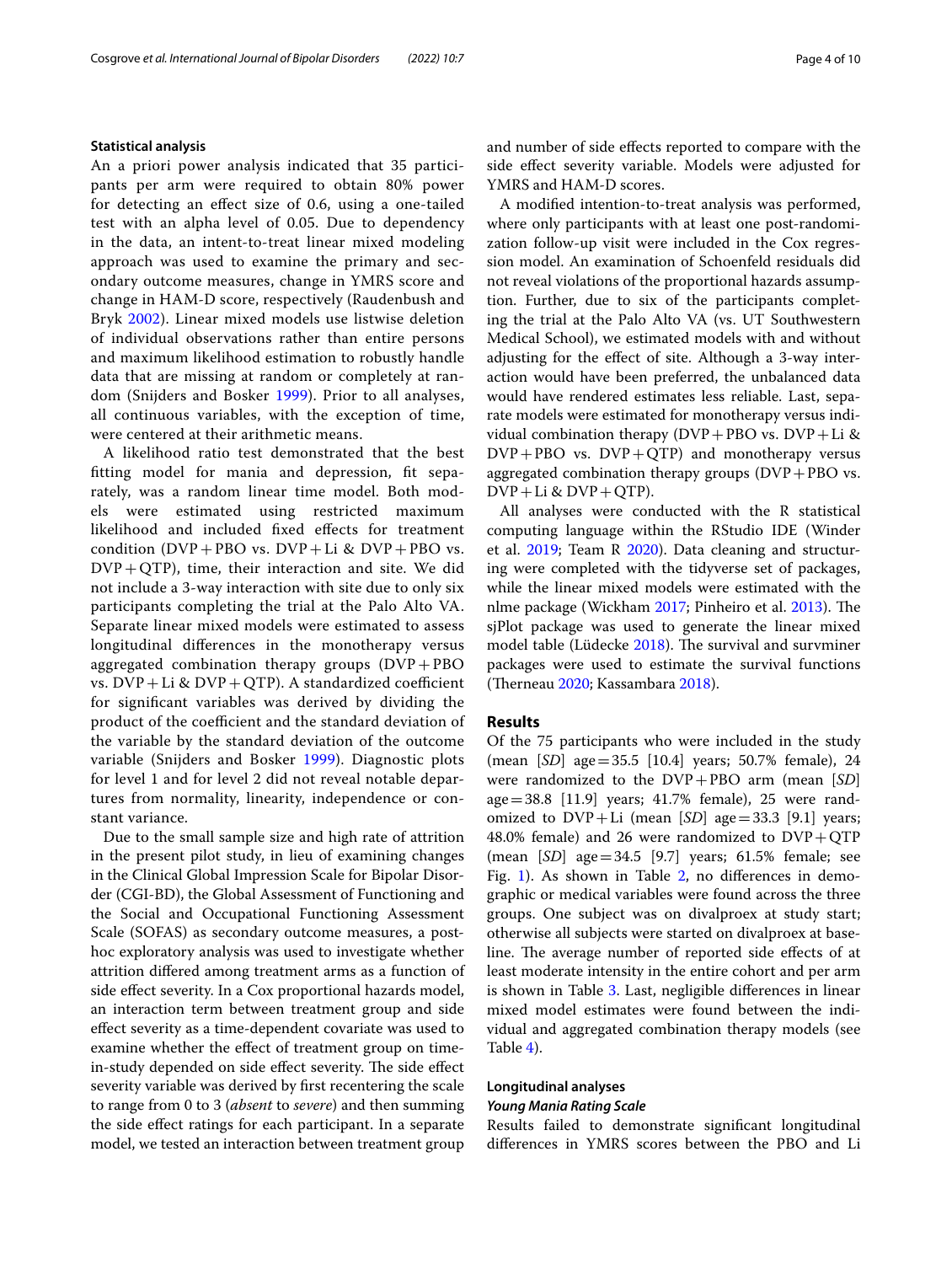

<span id="page-4-0"></span>arms as well as between the PBO and QTP arms (see Table [5](#page-6-2)). A linear mixed model excluding the interaction term demonstrated a signifcant main efect of time in the entire cohort, (*b*=−0.14, ß=−0.43, *SE*=0.01, CI [−0.17, −0.11], *t*(407)=−9.86, *p*<0.001).

## *Hamilton Depression Rating Scale*

Results failed to demonstrate signifcant longitudinal differences in HAM-D scores between the PBO and Li arms as well as between the PBO and QTP arms (see Table [5](#page-6-2)). On average, throughout the trial, HAM-D scores were lower at the Palo Alto VA  $(n=6)$  than at UT Southwestern, (*b*=−4.60, ß=−4.62, *SE*=1.77, CI [−8.14, −1.07], *t*(71)=−2.60, *p*=0.011) (see Table [5\)](#page-6-2). A linear mixed model excluding the interaction term, demonstrated a main effect of time in the entire cohort,  $(b=-0.04,$ ß=−0.17, *SE*=0.01, CI [−0.06, −0.02], *t*(407)=−3.35,  $p=0.001$ ). See Fig. [2](#page-7-0) for survival analyses.

#### **Time‑to‑dropout analyses**

The estimated median time-in-study for the Li and QTP groups were 41 and 69 days, respectively (see Fig.  $3$ ). The estimated median time-in-study was not reached for the PBO group. The Cox proportional hazards model failed to demonstrate a signifcant interaction between PBO versus Li and side efect severity as well as PBO versus QTP and side efect severity (see Table [6](#page-7-2)). Similarly, a separate model failed to fnd a signifcant interaction between PBO versus Li and number of side efects reported, (*b*=−0.05, Wald=−0.18, *p*=0.859) as well as PBO versus QTP and number of side efects reported (*b*=−0.00, Wald=−0.00, *p*=0.998).

The Cox regression estimated that the risk-of-dropout for a participant with an average side efect severity score was 3.04 times higher for the Li group than for the PBO group (see Table [6\)](#page-7-2), albeit with a large confidence interval (95%  $CI = 1.08 - 8.57$ ). The simple effect for the risk-of-dropout between the PBO and QTP groups was not significant (see Table  $6$  and Fig. [3\)](#page-7-1). There were also no signifcant efects of YMRS and HAM-D or Site (see Table [6\)](#page-7-2). Importantly, signifcance remained unchanged when we excluded the six participants who were recruited to the Palo Alto VA. Moreover, estimates were negligibly different across models (see Table  $6$ ). In the monotherapy and aggregated combination therapy model, the estimated risk-of-dropout was 2.56 times higher for the combination therapy arms than for the monotherapy arm (see Table [7](#page-8-7)). Although signifcance for HAM-D changed when excluding Palo Alto VA participants, the Hazard ratio was negligibly diferent (1.06 vs. 1.07) (see Table [7\)](#page-8-7).

## **Discussion**

The primary hypothesis of this pilot trial was whether combination therapies  $(DVP+Li$  and  $DVP+QTP)$  would be associated with greater reduction in symptoms of hypomania and mania as measured by the YMRS than monotherapy alone (DVP+PBO), while the secondary hypothesis of this exploratory trial was whether combination therapies would be associated with lower depression levels as measured by the HAM-D than those on monotherapy. In lieu of the other original secondary measures of the present pilot study, a post-hoc exploratory aim was included to examine whether the effect of side effect severity on study retention difered among combination therapies and monotherapy (DVP+PBO) during the 12-week acute phase. Given the small sample size and high rates of attrition, the results of this pilot trial must be interpreted with caution and considered as exploratory. Contrary to the primary and secondary hypotheses, results failed to demonstrate signifcant longitudinal diferences in mania and depression scores between combination therapies and monotherapy. Moreover, the efect of side efect severity on study retention did not vary as a function of monotherapy versus combination therapies. However, the risk-of-dropout was signifcantly greater in the  $DVP+Li$  arm versus the  $DVP+PBO$  arm.

Our provisional and exploratory null results for monotherapy versus combination therapies on symptoms of bipolar I disorder are consistent with prior literature for studies in ambulatory versus inpatient samples. For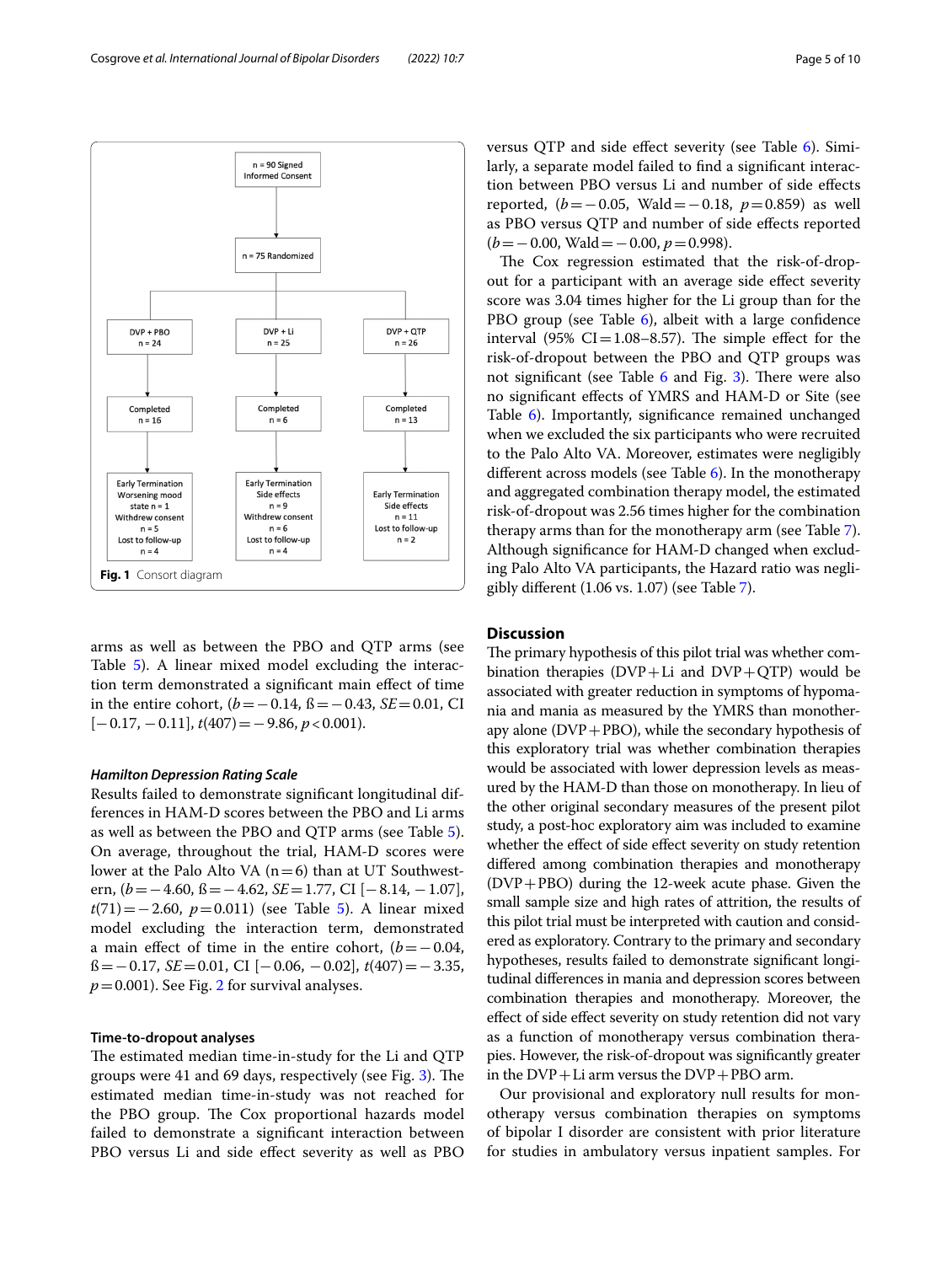|                                                 | <b>Entire cohort</b><br>$N = 75$ | $DVP + PBO$<br>$n = 24$ | $DVP + Li$<br>$n = 25$ | $DVP + QTP$<br>$n = 26$ | Significance test              |
|-------------------------------------------------|----------------------------------|-------------------------|------------------------|-------------------------|--------------------------------|
| Age at baseline (mean, SD)                      | 35.5 (10.4)                      | 38.8 (11.9)             | 33.3 (9.1)             | 34.5(9.7)               | $F(2) = 1.91$ , $p = 0.155$    |
| Women                                           | 38 (50.7%)                       | 10 (41.7%)              | 12 (48.0%)             | 16 (61.5%)              | $\chi^2$ (2) = 2.08, p = 0.354 |
| Race/ethnicity                                  |                                  |                         |                        |                         |                                |
| Caucasian                                       | 53 (70.7%)                       | 18 (75.0%)              | 17 (68.0%)             | 18 (69.2%)              | $\chi^2$ (2) = 0.33, p = 0.848 |
| Other                                           | 22 (29.3%)                       | $6(25.0\%)$             | 8 (32.0%)              | 8 (30.8%)               |                                |
| YMRS score at baseline (mean, SD)               | 22.97 (6.20)                     | 22.92 (5.72)            | 23.84 (7.49)           | 22.19 (5.32)            | $F(2) = 0.4449$ , $p = 0.643$  |
| Mean HAM-D score at baseline (mean, SD)         | 13.57 (6.50)                     | 13.88 (6.02)            | 13.20 (6.81)           | 13.65 (6.86)            | $F(2) = 0.0673$ , $p = 0.935$  |
| Marital status                                  |                                  |                         |                        |                         |                                |
| Married or cohabitating                         | 25 (33.3%)                       | 7 (29.2%)               | 8 (32.0%)              | 10 (38.5%)              | $\chi^2$ (2) = 0.52, p = 0.773 |
| Single, divorced, widowed or separated          | 50 (66.7%)                       | 17 (70.8%)              | 17 (68.0%)             | 16 (61.5%)              |                                |
| Education                                       |                                  |                         |                        |                         |                                |
| High school diploma or less                     | 19 (25.3%)                       | 8 (33.3%)               | $5(20.0\%)$            | $6(23.1\%)$             | $\chi^2$ (4) = 2.91, p = 0.573 |
| Some college or vocational                      | 33 (44.0%)                       | 8 (33.3%)               | 11 (44.0%)             | 14 (53.8%)              |                                |
| Associates degree or more                       | 23 (30.7%)                       | 8 (33.3%)               | $9(36.0\%)$            | 6(23.1%)                |                                |
| Employment status                               |                                  |                         |                        |                         |                                |
| Self, PT, or FT employment                      | 47 (62.7%)                       | 17 (70.8%)              | 14 (56.0%)             | 16 (61.5%)              | $x^2$ (2) = 1.17, p = 0.556    |
| Not employed                                    | 28 (37.3%)                       | 7 (29.2%)               | 11 (44.0%)             | 10 (38.5%)              |                                |
| Age at onset of first symptoms of depression    | 12.5(6.9)                        | 12.4(8.0)               | 13.2(6.4)              | 11.8(6.3)               | $F(2) = 12.99$ , $p = 0.763$   |
| Age at onset of first symptoms of mania         | 15.2 (12.6)                      | 13.4(10.3)              | 17.4 (18.4)            | 14.6(5.6)               | $F(2) = 0.65$ , $p = 0.524$    |
| Mean number of lifetime episodes of depression  | 3.5(1.1)                         | 3.4(1.0)                | 3.7(0.9)               | 3.5(1.3)                | $F(2) = 0.50$ , $p = 0.607$    |
| Mean number of lifetime episodes of mania       | 3.9(0.6)                         | 3.9(0.7)                | 4(0.0)                 | 3.8(0.9)                | $F(2) = 0.39$ , $p = 0.679$    |
| Mean number of lifetime episodes of hypomania   | 4.0(0.5)                         | 4.1(0.4)                | 3.9(0.6)               | 4.0(0.6)                | $F(2) = 1.33$ , $p = 0.272$    |
| Age of diagnosis of any mood disorder           | 26.7(11.2)                       | 29.5 (11.2)             | 25.4 (10.2)            | 25.5(11.9)              | $F(2) = 1.09$ , $p = 0.342$    |
| Number of lifetime psychiatric hospitalizations | 1.2(3.7)                         | 1.7(6.1)                | 1.0(1.7)               | 1.0(1.8)                | $F(2) = 0.32$ , $p = 0.725$    |
| Self-reported lifetime history of rapid cycling | 60 (85.1%)                       | 18 (75.0%)              | 23 (92.0%)             | 22 (88.0%)              | $\chi^2$ (2) = 0.40, p = 0.818 |
| Self-reported lifetime history of psychosis     | 26 (35.1%)                       | 8 (33.3%)               | 10 (40%)               | 8 (32%)                 | $\chi^2$ (2) = 3.04, p = 0.219 |

## <span id="page-5-0"></span>**Table 2** Baseline characteristics of sample

\*Signifcant at *p*<0.05

example, in a sample of 283 adult patients with bipolar I or II disorder, a prior study failed to fnd diferences in clinical outcomes between lithium plus optimized personalized treatment (OPT) and OPT-only (Nierenberg et al. [2013\)](#page-9-4). However, the OPT-only group was more frequently prescribed second-generation antipsychotics (Nierenberg et al. [2013\)](#page-9-4). Similarly, a trial of lithium monotherapy, sertraline monotherapy or combination therapy of lithium plus sertraline in 142 patients with bipolar II disorder, reported no diferences in treatment response or switch rate among groups (Altshuler et al. [2017](#page-8-2)). Consistent with our observation of increased rateof-dropout in the  $DVP+Li$  arm versus the  $DVP+PBO$ arm, the study found an increased rate-of-dropout in the combination therapy arm than in the monotherapy arms (Altshuler et al. [2017](#page-8-2)). An open-label trial of lithium monotherapy, divalproex monotherapy or their combination for bipolar I relapse prevention in 330 participants found that combination therapy with lithium and divalproex was superior to monotherapy with divalproex but not superior to monotherapy with lithium for relapse prevention (Geddes et al. [2011\)](#page-8-3). Taken together with fndings from our pilot study, these data suggest an equivocal additional beneft of combination therapies (vs. monotherapy) for bipolar disorders.

Interestingly, while the rate-of-dropout difered between the DVP+Li and DVP+PBO arms, with a 3.04 times higher risk-of-dropout in the  $DVP+Li$  arm, the rate-of-dropout did not difer signifcantly between the  $DVP + QTP$  and  $DVP + PBO$  arms. It is essential to note that this null efect may be due to the limited number of participants per treatment arm and resulting low power. Indeed, an examination of Fig. [3](#page-7-1) suggests a potential diference in rate-of-dropout, in the expected direction, between the  $DVP + QTP$  and  $DVP + PBO$  arms. Moreover, provisional fndings from this pilot study did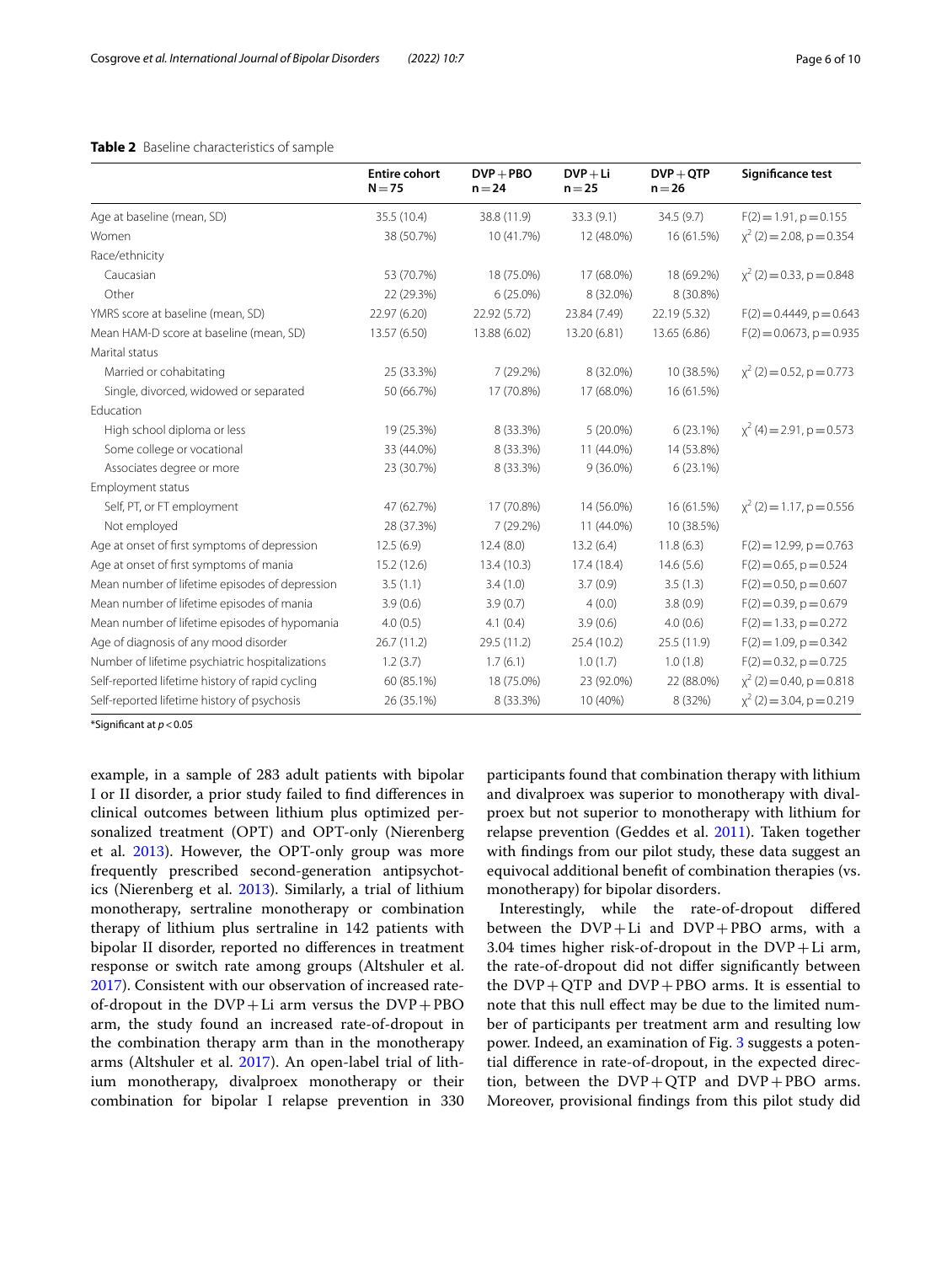<span id="page-6-0"></span>

| Table 3 Reported side effects of at least moderate intensity judged to be possibly, probably, or definitely related to study medication |  |
|-----------------------------------------------------------------------------------------------------------------------------------------|--|
|-----------------------------------------------------------------------------------------------------------------------------------------|--|

|                                         | <b>Entire cohort</b><br>$N = 75$ | $DVP + PBO$<br>$n = 24$ | $DVP + Li$<br>$n = 25$ | $DVP + QTP$<br>$n = 26$ |
|-----------------------------------------|----------------------------------|-------------------------|------------------------|-------------------------|
| Average number of side effects reported | 5.4(2.6)                         | 6.5(2.2)                | 4.5(2.4)               | 5.4(3.0)                |
| Increased appetite                      | 34 (45.3%)                       | 11 (14.7%)              | 12 (16%)               | 11 (14.7%)              |
| Sedation                                | 32 (42.7%)                       | 9(12%)                  | 2(2.7%)                | 21 (28%)                |
| Dry mouth                               | 29 (38.7%)                       | 6 (8%)                  | 8 (10.7%)              | 15 (20%)                |
| Nausea                                  | 25 (33.3%)                       | 8 (10.7%)               | 9(12%)                 | 8 (10.7%)               |
| Tiredness                               | 23 (30.7%)                       | 7(9.3%)                 | 4 (5.3%)               | 12 (16%)                |
| Increased thirst                        | 21 (28%)                         | 2(2.7%)                 | 7 (9.3%)               | 12 (16%)                |
| Upset stomach                           | 21 (28%)                         | 8 (10.7%)               | 7 (9.3%)               | 6(8%)                   |
| Diarrhea                                | 20 (26.7%)                       | 9(12%)                  | 7(9.3%)                | 4(5.3%)                 |
| Gastrointestinal problems               | 18 (24%)                         | 7 (9.3%)                | 8 (10.7%)              | 3(4%)                   |
| Increased urinary frequency             | 16 (21.3%)                       | 3(4%)                   | 9(12%)                 | $4(5.3\%)$              |
| Word finding difficulties               | 14 (18.7%)                       | 1(1.3%)                 | 6(8%)                  | 7 (9.3%)                |
| Slurred speech                          | 10 (13.3%)                       | $0(0\%)$                | 3(4%)                  | 7 (9.3%)                |
| Ataxia*                                 | 10 (13.3%)                       | $0(0\%)$                | 3(4%)                  | 7 (9.3%)                |
| Weakness                                | 9(12%)                           | 2(2.7%)                 | 2(2.7%)                | 5(6.7%)                 |
| Dizzy/lightheaded                       | 9(12%)                           | $0(0\%)$                | 2(2.7%)                | 7(9.3%)                 |
| Edema                                   | 9(12%)                           | 3(4%)                   | 2(2.7%)                | 4(5.3%)                 |
| Impaired memory                         | 9(12%)                           | 1(1.3%)                 | 3(4%)                  | 5(6.7%)                 |
| Feeling dull                            | 9(12%)                           | $0(0\%)$                | 2(2.7%)                | 7 (9.3%)                |
| Cognitive slowing                       | 9(12%)                           | $0(0\%)$                | 2(2.7%)                | 7(9.3%)                 |
| Joint/muscle aches                      | 9(12%)                           | 4(5.3%)                 | 2(2.7%)                | 3(4%)                   |
| Tactile sensations                      | 7(9.3%)                          | $1(1.3\%)$              | 1(1.3%)                | 5(6.7%)                 |
| Increased appetite                      | 34 (45.3%)                       | 11 (14.7%)              | 12 (16%)               | 11 (14.7%)              |

\*Signifcant at *p* < 0.05

<span id="page-6-1"></span>**Table 4** Longitudinal outcomes in YMRS and HAM-D: monotherapy versus aggregated combination therapies

| <b>Predictors</b>                 | YMRS             |                    | HAM-D         |                  |                    |            |
|-----------------------------------|------------------|--------------------|---------------|------------------|--------------------|------------|
|                                   | <b>Estimates</b> | CI                 | D             | <b>Estimates</b> | CI                 |            |
| Group [combination]               | 0.39             | $-2.69-3.47$       | 0.802         | l.41             | $-1.32 - 4.15$     | 0.307      |
| Time [days]                       | $-0.13$          | $-0.17$ to $-0.08$ | $< 0.001$ *** | $-0.05$          | $-0.09$ to $-0.02$ | $0.005***$ |
| Site [VA]                         | 0.37             | $-3.34 - 4.07$     | 0.844         | $-4.59$          | $-8.08$ to $-1.11$ | $0.011*$   |
| Group [combination] $\times$ time | $-0.02$          | $-0.08 - 0.04$     | 0.443         | 0.02             | $-0.03 - 0.07$     | 0.359      |

Monotherapy: divalproex plus placebo; combination: combination therapy of divalproex plus blinded lithium and divalproex plus blinded quetiapine VA Palo Alto

\**p* < 0.05, \*\**p* < 0.01, \*\*\**p* < 0.001

<span id="page-6-2"></span>**Table 5** Longitudinal Outcomes in YMRS and HAM-D: monotherapy versus individual combination therapies

| <b>Predictors</b>         | <b>YMRS</b>      |                    |               | HAM-D            |                    |           |  |
|---------------------------|------------------|--------------------|---------------|------------------|--------------------|-----------|--|
|                           | <b>Estimates</b> | CI                 | p             | <b>Estimates</b> | CI                 | р         |  |
| Group [Li]                | 1.80             | $-1.77 - 5.37$     | 0.319         | 2.29             | $-0.87 - 5.45$     | 0.153     |  |
| Group [QTP]               | $-0.83$          | $-4.36 - 2.69$     | 0.640         | 0.66             | $-2.46 - 3.78$     | 0.675     |  |
| Time [days]               | $-0.13$          | $-0.18$ to $-0.08$ | $< 0.001$ *** | $-0.05$          | $-0.09$ to $-0.02$ | $0.004**$ |  |
| Site [VA]                 | 0.41             | $-3.31 - 4.13$     | 0.826         | $-4.60$          | $-8.14$ to $-1.07$ | $0.011*$  |  |
| Group $[Li] \times$ time  | $-0.06$          | $-0.14 - 0.01$     | 0.108         | $-0.00$          | $-0.06 - 0.05$     | 0.878     |  |
| Group $[QTP] \times$ time | 0.00             | $-0.06 - 0.07$     | 0.919         | 0.04             | $-0.01 - 0.09$     | 0.124     |  |

PBO: monotherapy divalproex plus placebo [reference group]; Li: combination therapy of divalproex plus blinded lithium; QTP: divalproex plus blinded quetiapine; VA: Palo Alto VA

\**p* < 0.05, \*\**p* < 0.01, \*\*\**p* < 0.001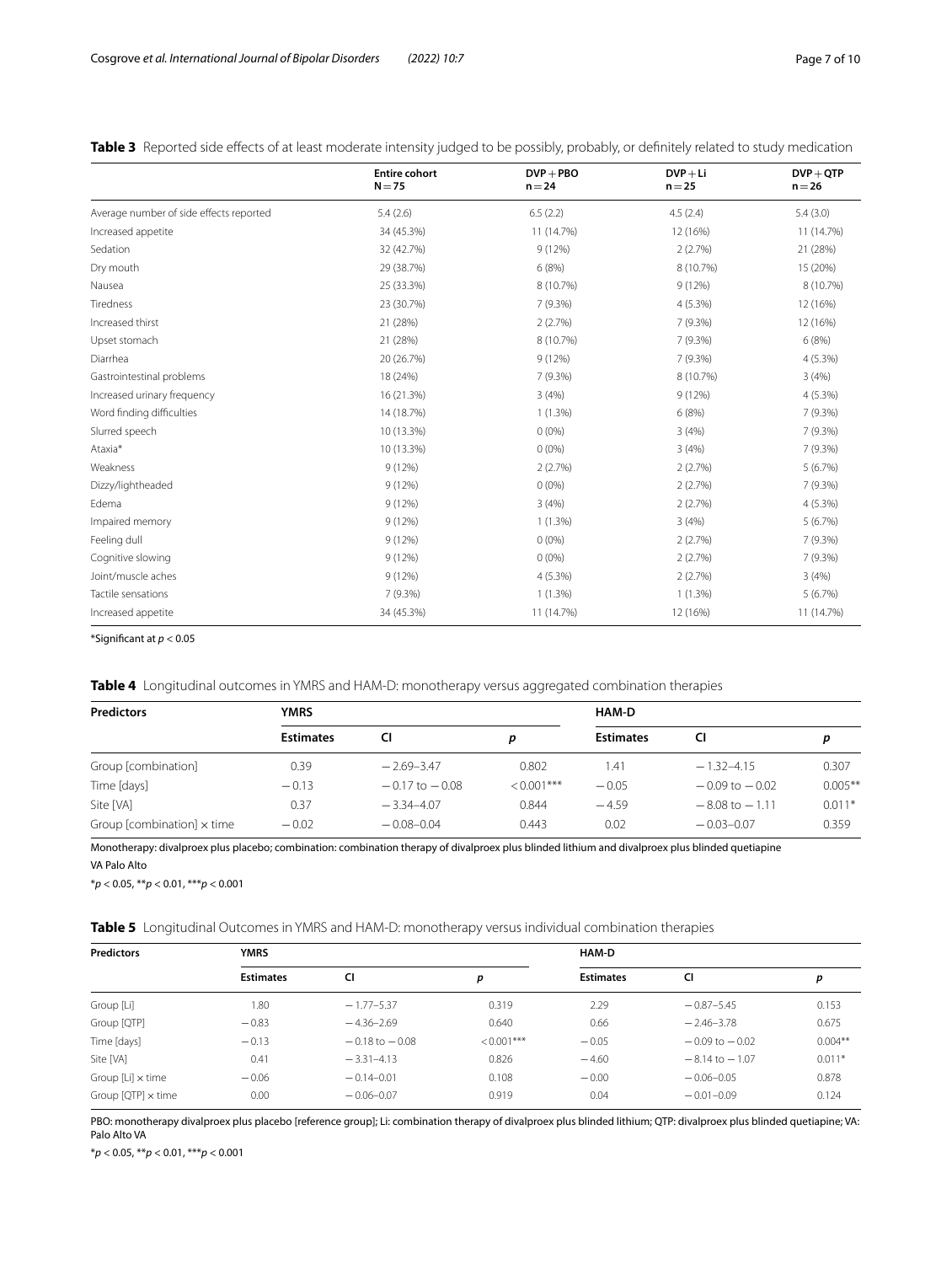

<span id="page-7-0"></span>

<span id="page-7-1"></span>not suggest between-group diferences in the efect of side-efect severity and number of side efects on rate-ofdropout, which may also be due to being underpowered. Further studies, with adequate numbers of participants to be fully powered, are needed to elucidate between-group diferences in side efect severity on rate-of-dropout.

A consequential limitation of the present pilot study is the small sample size and diferential attrition across treatment arms. The higher rate-of-dropout in the  $DVP+Li$  arm may have also violated the missing at random assumption of linear mixed models and increased Type II error in a potentially signifcant fashion. Future studies would beneft by the use of larger sample sizes to estimate a pattern mixture model or a joint model of the longitudinal outcome process and the time-to-dropout process, thereby adjusting for the efect of dropout in estimating longitudinal diferences in YMRS and HAM-D among the 3 treatment arms. In addition, the generalizability of our results may be tempered by the low to moderate YMRS cutoff score of  $\geq$  15. Further, future study designs could consider potential diferential response patterns between individuals with syndromal hypomania vs. mania.

## **Conclusions**

Three provisional implications, cautioned by the small sample size of this pilot study, may be drawn from the present double-blind, placebo-controlled ambulatory pilot trial. First, the preliminary fndings suggest no added beneft of combination therapy versus monotherapy with divalproex sodium for manic symptoms in ambulatory subjects with bipolar I disorder; second, divalproex plus blinded lithium could be associated with greater risk of dropout than divalproex alone; and third, study retention in our pilot investigation did not appear to be associated with diferences in side efect severity or the number of side efects reported between

<span id="page-7-2"></span>**Table 6** Cox regression on retention for monotherapy versus individual combination therapies

| Variable                          | В              | <b>SE</b>  | Wald           | Ρ                | <b>Hazard ratio</b> | 95% CI                      |
|-----------------------------------|----------------|------------|----------------|------------------|---------------------|-----------------------------|
| Group                             |                |            |                |                  |                     |                             |
| PBO                               |                |            |                |                  |                     |                             |
| Li                                | 1.11(1.11)     | 0.53(0.52) | 2.11(2.14)     | $0.035*$ (0.033) | 3.04(3.04)          | $1.08 - 8.57(1.10 - 8.43)$  |
| <b>OTP</b>                        | 0.27(0.17)     | 0.58(0.59) | 0.46(0.29)     | 0.644(0.773)     | 1.31(1.18)          | $0.42 - 4.06(0.38 - 3.73)$  |
| Side effect                       | 0.08(0.09)     | 0.11(0.11) | 0.76(0.78)     | 0.448(.435)      | 1.09(1.09)          | $0.88 - 1.35(0.88 - 1.35)$  |
| Side effect severity $\times$ Li  | $-0.05(-0.04)$ | 0.12(0.13) | $-0.43(-0.33)$ | 0.666(0.742)     | 0.95(0.96)          | $0.75 - 1.21$ (0.75 - 1.23) |
| Side effect severity $\times$ QTP | $-0.03(-0.03)$ | 0.11(0.11) | $-0.30(-0.29)$ | 0.763(0.769)     | 0.97(0.97)          | $0.77 - 1.21$ (0.78 - 1.21) |
| <b>YMRS</b>                       | 0.00(0.00)     | 0.03(0.03) | 0.11(0.84)     | 0.914(0.933)     | 1.00(1.00)          | $0.95 - 1.06$ (0.95 - 1.06) |
| HAM-D                             | 0.06(0.06)     | 0.04(0.04) | 1.64 (1.59)    | 0.101(0.113)     | 1.06(1.06)          | $0.99 - 1.14(0.99 - 1.14)$  |
| Site                              | $-0.68$        | 1.06       | $-0.64$        | 0.521            | 0.51                | $0.06 - 4.06$               |

Estimates for the model that excluded site are shown in parentheses

PBO: monotherapy divalproex plus placebo; Li: combination therapy of divalproex plus blinded lithium; QTP: divalproex plus blinded quetiapine

"–" indicates reference group

\*Signifcant at *p* < 0.05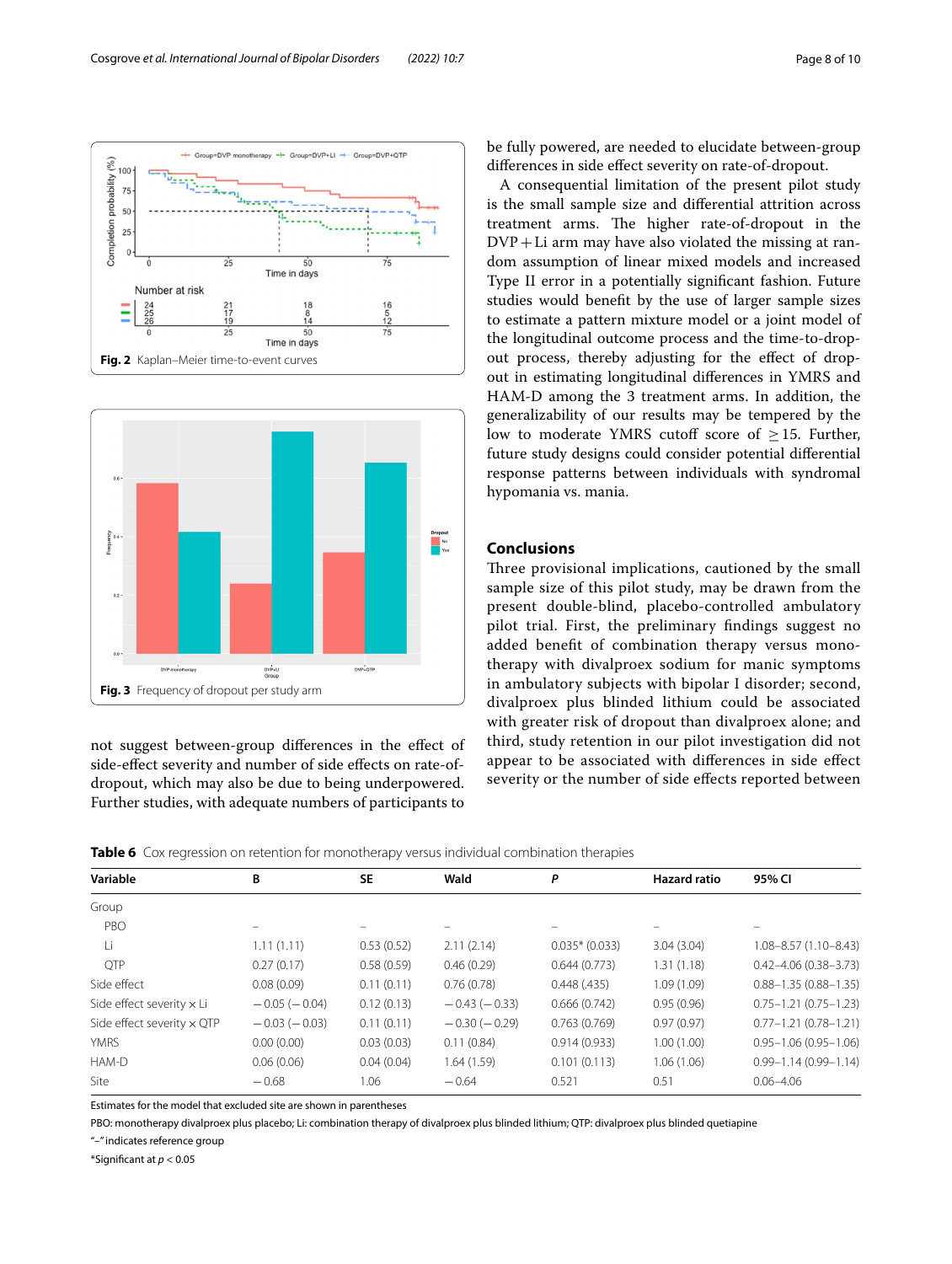#### <span id="page-8-7"></span>**Table 7** Cox regression on retention for monotherapy versus aggregated combination therapies

| Variable                            | B              | SE         | Wald           | P               | <b>Hazard ratio</b> | 95% CI                        |
|-------------------------------------|----------------|------------|----------------|-----------------|---------------------|-------------------------------|
| Group                               |                |            |                |                 |                     |                               |
| Monotherapy                         |                |            |                |                 |                     |                               |
| Combination therapy                 | 0.93(0.92)     | 0.48(0.48) | 1.94(1.90)     | 0.052(0.058)    | 2.56(2.51)          | $0.99 - 6.61(0.97 - 6.50)$    |
| Side effect severity                | 0.02(0.02)     | 0.08(0.09) | 0.27(0.27)     | 0.785(0.785)    | 1.02(1.02)          | $0.87 - 1.21(0.86 - 1.21)$    |
| Side effect severity $\times$ group | 0.01(0.00)     | 0.09(0.09) | $-0.43(0.01)$  | 0.939(0.992)    | 1.01(1.00)          | $0.85 - 1.20(0.84 - 1.19)$    |
| <b>YMRS</b>                         | $0.00 (-0.00)$ | 0.03(0.03) | $0.04 (-0.03)$ | 0.965(0.973)    | 1.00(1.00)          | $0.95 - 1.06$ (0.95 $-1.05$ ) |
| HAM-D                               | 0.06(0.07)     | 0.03(0.03) | 1.74 (2.06)    | $0.082(0.039*)$ | 1.06(1.07)          | $0.99 - 1.14(1.00 - 1.14)$    |
| Site                                | $-1.02$        | 1.05       | $-0.97$        | 0.334           | 0.36                | $0.05 - 2.85$                 |

Estimates for the model that excluded site are shown in parentheses

Monotherapy: divalproex plus placebo; combination: combination therapy of divalproex plus blinded lithium and divalproex plus blinded quetiapine

Monotherapy ("–") was used as the reference group

\*Signifcant at *p* < 0.05

## treatment arms, with attrition and low statistical power critical contributors.

#### **Abbreviations**

DVP: Divalproex; PBO: Placebo; Li: Lithium; QTP: Quetiapine; BDI: Bipolar I disorder; SCID: Structured Clinical Interview for DSM-IV; YMRS: Young Mania Rating Scale; HAM-D: Hamilton Rating Scale for Depression; CGI-BP: Clinical Global Impression Scale for Bipolar Disorder; SOFAS: Social and Occupational Functioning Scale.

#### **Acknowledgements**

Not applicable.

### **Authors' contributions**

TS conceived and planned the study. TS, VC and GF carried out the study. IG and SA analyzed the data. VC, TS, MO, SA and IG interpreted the results. Although VC led the writing of the manuscript, all authors contributed to the writing of the manuscript. All authors, with the exception of IG, read and approved the fnal manuscript.

#### **Funding**

Funding for this study was provided by NIMH R01MH069801. TS and MO are full time employees of the U.S. Department of Veterans Affairs. The supporters had no role in the design, analysis, interpretation, or publication of this study. ClinicalTrials.gov identifer: NCT00183443.

#### **Availability of data and materials**

The datasets used and/or analyzed during the current study are available from the corresponding author on reasonable request.

#### **Declarations**

#### **Ethics approval and consent to participate**

The Institutional Review Boards of the University of Texas Southwestern Medical Center and the Stanford University School of Medicine approved this study. All participants provided written informed consent.

#### **Consent for publication**

Not applicable.

#### **Competing interests**

TS in the past 36 months has reported grants from Pathway Genomics, Stanley Medical Research Institute, Elan Pharma International Limited, Merck and Co., and Sunovion Pharmaceuticals; consulting fees from Allergan, Impel NeuroPharma Inc., Intraceluular Therapies, and Sunovion Pharmaceuticals; honoraria

from CME Institute, Health and Wellness Partners Inc., and CMEology; royalties from Wolters Kluwer Health (UpToDate), Jones and Bartlett, American Psychiatric Association Press, and Hogrefe Publishing. MO in the past 36 months has reported consulting fees from Johnson & Johnson, Sage Therapeutics, and Alkermes; and grant support from Palo Alto Health Sciences, Inc. VC in the past 36 months has reported grants from the National Cancer Institute and royalties from UpToDate. SA, IG, and GF declare that they have no competing interests.

#### **Author details**

<sup>1</sup> Bipolar and Depression Research Program, VA Palo Alto Health Care System, 3801 Miranda Avenue (151T), Palo Alto, CA 94304, USA. <sup>2</sup> Department of Psychiatry and Behavioral Sciences, Stanford University School of Medicine, 401 Quarry Road, Stanford, CA 94305, USA.

#### Received: 27 July 2021 Accepted: 18 January 2022 Published online: 02 March 2022

#### **References**

- <span id="page-8-2"></span>Altshuler LL, Sugar CA, McElroy SL, et al. Switch rates during acute treatment for bipolar II depression with lithium, sertraline, or the two combined: a randomized double-blind comparison. Am J Psychiatry. 2017;174(3):266–76.
- <span id="page-8-0"></span>Brooks JO, Goldberg JF, Ketter TA, et al. Safety and tolerability associated with second-generation antipsychotic polytherapy in bipolar disorder: fndings from the systematic treatment enhancement program for bipolar disorder. J Clin Psychiatry. 2010;72(2):240–7. [https://doi.org/10.4088/jcp.](https://doi.org/10.4088/jcp.09m05214yel) [09m05214yel.](https://doi.org/10.4088/jcp.09m05214yel)
- <span id="page-8-6"></span>Efron B. Forcing a sequential experiment to be balanced. Biometrika. 1971;58(3):403–17. [https://doi.org/10.1093/biomet/58.3.403.](https://doi.org/10.1093/biomet/58.3.403)
- <span id="page-8-5"></span>Faedda GL, Tondo L, Baldessarini RJ, Suppes T, Tohen M. Outcome after rapid vs gradual discontinuation of lithium treatment in bipolar disorders. Arch Gen Psychiatry. 1993;50(6):448–55.
- <span id="page-8-4"></span>First M, Gibbon M, Spitzer R, et al. Structured clinical interview for DSM-IV axis I disorders—research version (SCID-I). New York: Biometrics Research Department, New York State Psychiatric Institute; 1996.
- <span id="page-8-1"></span>Gaudiano BA, Weinstock LM, Miller IW. Improving treatment adherence in bipolar disorder: a review of current psychosocial treatment efficacy and recommendations for future treatment development. Behav Modif. 2008;32(3):267–301.
- <span id="page-8-3"></span>Geddes JR, Collaborators TBIA, The BALANCE investigators and collaborators, et al. Lithium plus valproate combination therapy versus monotherapy for relapse prevention in bipolar I disorder (BALANCE): a randomised open-label trial. FOCUS. 2011;9(4):488–99. [https://doi.org/10.1176/foc.9.](https://doi.org/10.1176/foc.9.4.foc488) [4.foc488.](https://doi.org/10.1176/foc.9.4.foc488)